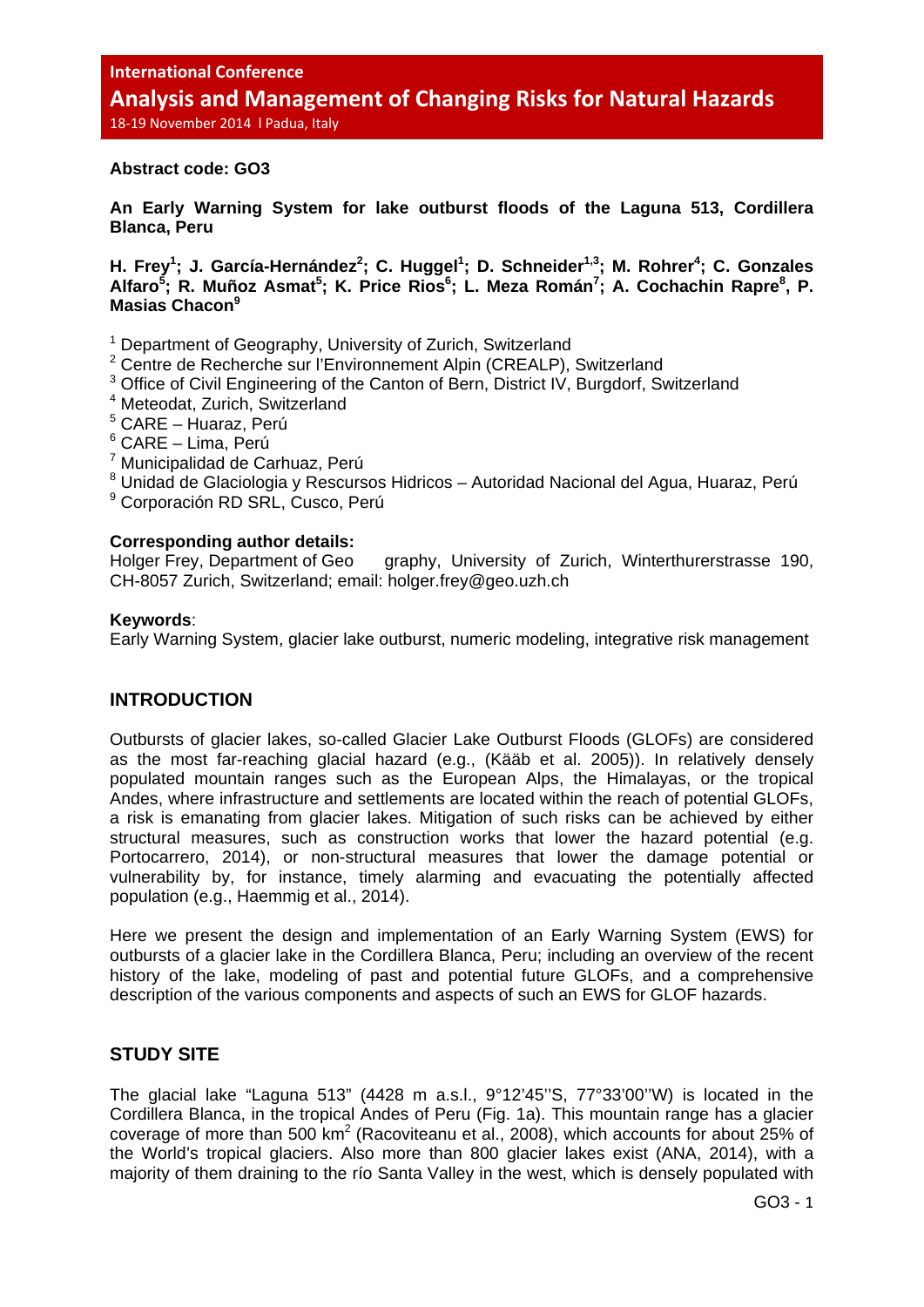more than 260,000 inhabitants (Mark et al., 2010, INEI 2007). Due to the vicinity of the settlements to the glacierized peaks and the numerous glacier lakes, combined with the seismic activity, the region has a long history of glacier-related disasters (Carey, 2005).



*Figure 1: (a) Location of the Cordillera Blanca, Peru (Modified from Schneider et al., 2014). Black* rectangle indicates the location of b. (b) Obligue view of Mt. Hualcán, Laguna 513, and the city of *Carhuaz in the foreground (from GoogleEarth).*

Laguna 513 (9°12'45''S, 77°33'00''W) is situated at 4428 m a.s.l., at the foot of Mt. Hualcán (6104 m a.s.l.). Lake formation started in the early 1970s, by filling a basin that was uncovered by the shrinking Glacier 513. In the late 1980s, when the ice retreated completely from this depression, lake formation was complete, and several smaller GLOFs were triggered by ice fall from hanging glaciers (Portocarrero, 2014). Despite syphoning initiated in the late 1980s, an ice avalanche caused another GLOF in 1991. For a further and more sustainable mitigation of the GLOF hazard, a tunnel system with a 155 m long basis tunnel and three parallel horizontal drives in the bedrock dam was constructed, which resulted in a lowering of the lake level by another 20 m in May 1994 (Reynolds et al., 1998).

## **April 2010 Outburst**

On 11 April 2010, at about 8 a.m. local time, a rock-ice avalanche consisting of both bedrock material and glacier ice, detached at about 5400 m a.s.l. from the SW slope of Mt. Hualcán (Carey et al., 2012). The avalanche travelled over the steep glacier and finally impacted Laguna 513, causing a tsunami-like push-wave. This wave propagated through the lake and caused a spillover at the dam, despite the 20 m freeboard (Fig. 2). Traces of the wave indicate an overtopping of the dam by about 5 m, corresponding to a wave height of about 24–25 m, and causing a very high peak discharge (Schneider et al., 2014).



*Figure 2: Left: Detachment zone and trajectory of the rock‐ice avalanche from Mt. Hualcán. Right: Rock dam with overlaying morainic material and the breach that was formed by the overtopping wave. Circles indicate entrances of drainage tunnels. Avalanche ice is still floating on the lake. Figure taken from Carey et al. (2012).*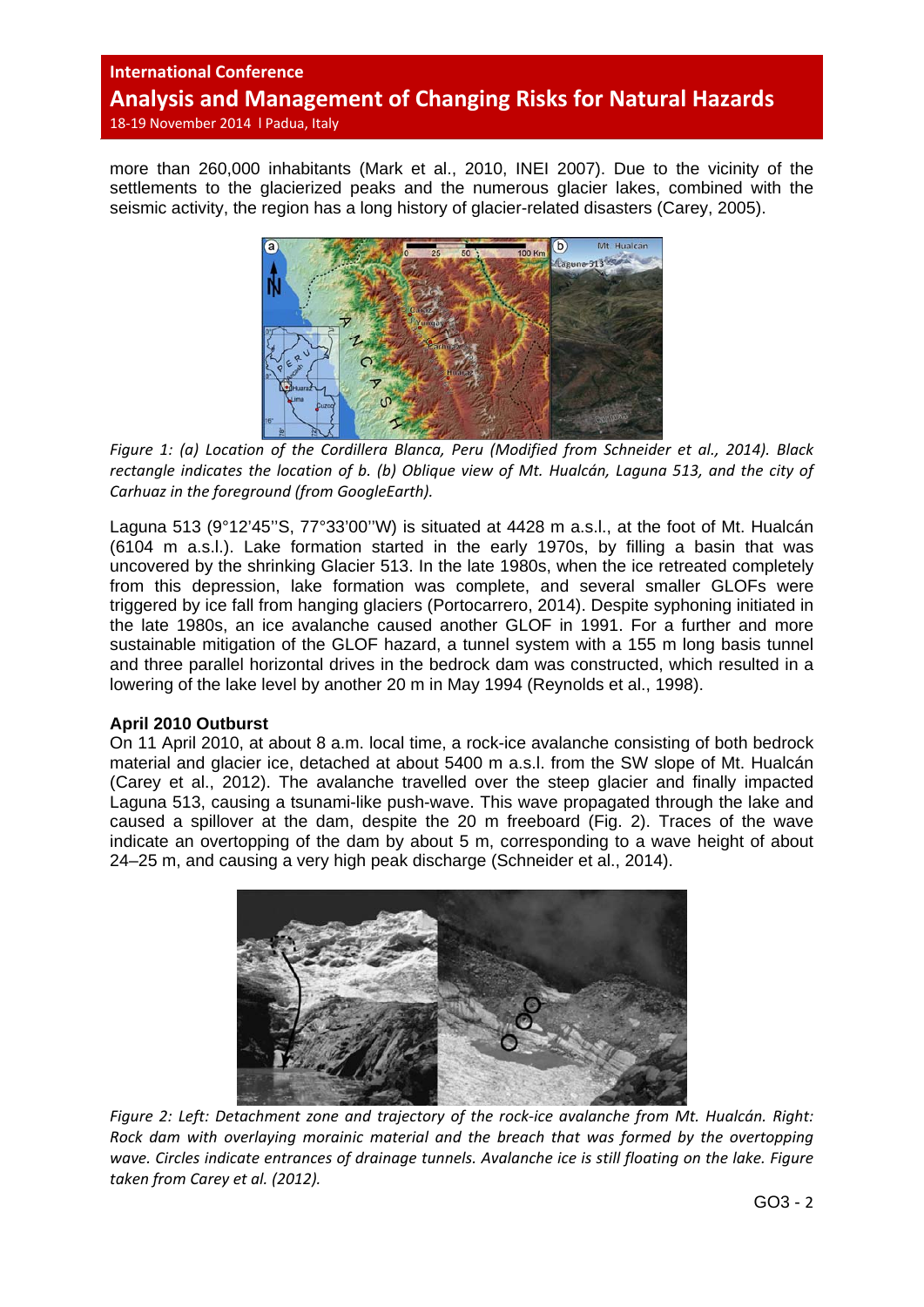After leaving the lake, the resulting high-velocity flood wave entrained a lot of sediment, which was then deposited again on the fan above the plane of Pampa Shonquil. The flood then crossed this plane as a hyperconcentrated flow (sediment concentration of 20–60% by volume) with relatively slow velocity, before it accelerated again in the steeper terrain below Pampa Shonquil, where again sediment was entrained, resulting in another granular debris flow. It finally affected and damaged several bridges and eventually reached the debris fan of Carhuaz, where coarse material was deposited (Schneider et al., 2014).  $0.689 \text{ km}^2$  of agricultural land was buried and the Santa Valley highway was affected, but no lives were lost (Carey et al., 2012).

# **GLOF MODELING**

Schneider et al. (2014) reconstructed the 2010 outburst by simulating the process cascade with an iterative approach of coupled, physically-based models. This model chain was then used to simulate potential future scenarios of different magnitudes, which finally resulted in a hazard map for GLOF hazards for the entire catchment.

### **Retrospective modeling of the 2010 outburst**

For the model calculations, the entire process chain was divided into three main parts: the rock-ice avalanche, the displacement wave in the lake, and the GLOF, which was further subdivided into the different flow types described above. The avalanche and the GLOF were modeled with the RAMMS (RApid Mass MovementS) model (Christen et al., 2010). A Digital Elevation Model (DEM) derived from WorldView imagery acquired in 2012 (8 m spatial resolution) was used for the RAMMS modeling. The displacement wave was modeled with the hydrodynamic IBER model (IBER, 2010), using the lake bathymetry data from Cochachin (2011).

It was iteratively found, that an initial avalanche volume of approximately 450'000  $m^3$  is required to produce a wave that overtops the dam by 5 m (Schneider et al., 2014). The resulting spillover hydrograph from IBER (50'000  $m<sup>3</sup>$  overtopping the dam in only 10 s, with an extreme peak discharge of 9000  $m^3$  s<sup>-1</sup>) was then used again as input for the GLOF modeling with RAMMS. Friction parameters for the GLOF subsections were taken from literature (cf. Schneider et al., 2014 and references therein).

### **Hazard mapping based on potential future scenarios**

Inundated areas modeled by RAMMS correspond well with field evidences and post-event imagery (Schneider et al., 2014). This gives confidence to the model chain, despite the considerable uncertainties of various sources. In order to produce a hazard map for the entire catchment, the widely used guidelines from Raetzo et al. (2002) were applied, which rely on three different scenarios of different magnitudes (small, medium, large). Defining such scenarios is subject to uncertainties because the underlying database for frequencymagnitude relations typically is very poor. Here, the dimensions of the 2010 event, which were similar to the 1991 GLOF, were taken for the small scenario; the medium and large scenarios involved avalanche volumes of 1 and 3 million  $m^3$ , respectively (Schneider et al., 2014). The model chain described above was again applied for the simulation of these scenarios, resulting in the values given in Table 1.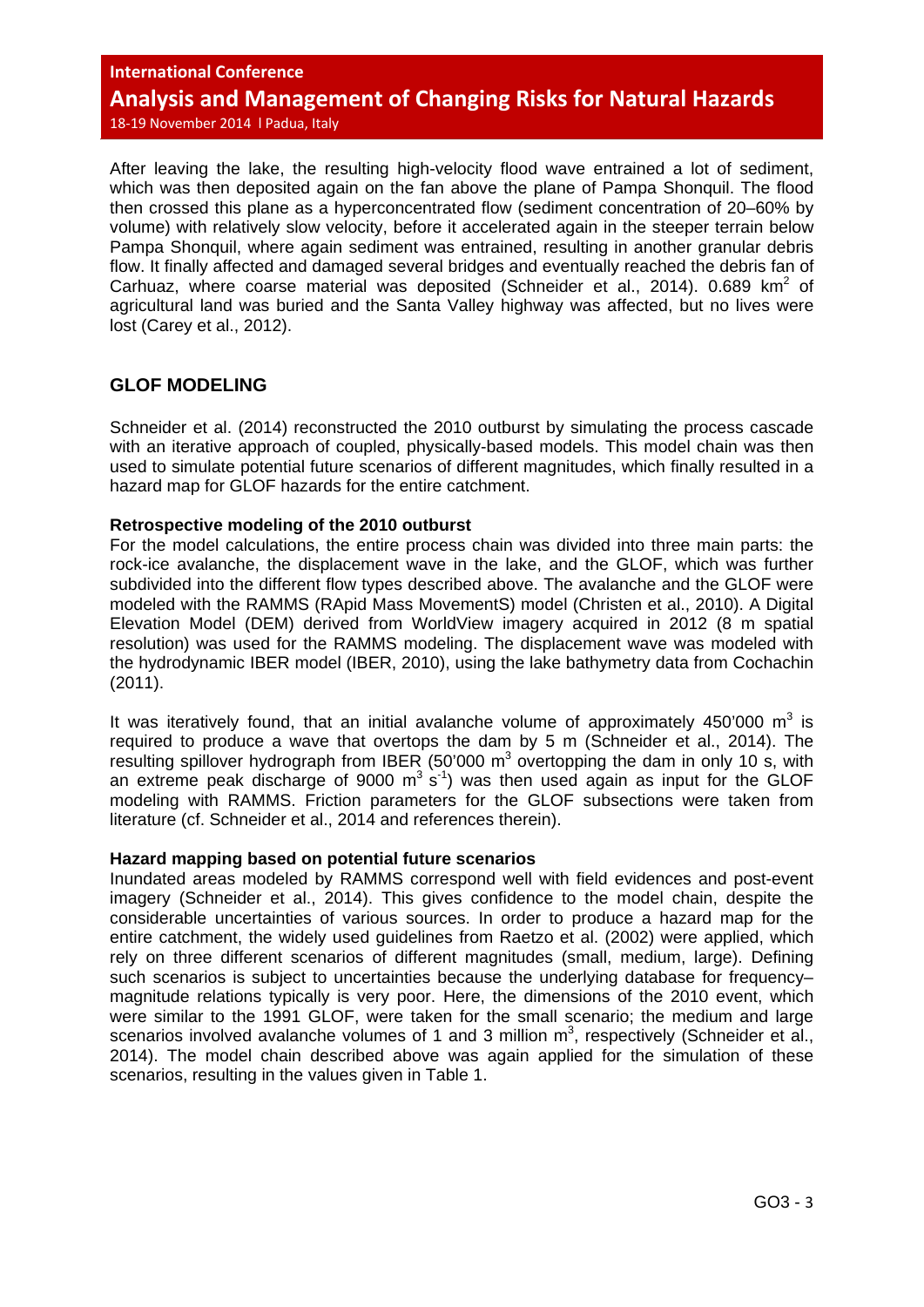Table 1. Avalanche, spillover, and GLOF volume, as well as travel time from Laguna 513 to the apex of *the debris fan of Carhuaz, as modeled for the three scenarios (small, medium, large). Modified after Schneider et al. (2014).*

|              | <b>Avalanche</b><br>volume | <b>Spillover</b><br>volume | <b>GLOF volume</b>       | <b>Travel time</b><br>$lake - fan apex$ |
|--------------|----------------------------|----------------------------|--------------------------|-----------------------------------------|
| <b>Small</b> | 450'000 m <sup>3</sup>     | 50'000 m <sup>3</sup>      | 100'000 m <sup>3</sup>   | 102 min                                 |
| Medium       | 1'000'000 m <sup>3</sup>   | $350'000 \text{ m}^3$      | $700'000 \text{ m}^3$    | $65$ min                                |
| Large        | $3'000'000 \text{ m}^3$    | $2'400'000 \text{ m}^3$    | 4'800'000 m <sup>3</sup> | 35 min                                  |

Comparisons of the impacting avalanche volume and the spillover volume reveal that the lowering of the lake level has a decreasing effect with increasing avalanche dimensions: Whereas for the small scenario only 11% of the avalanche volume leave the lake, these volumes are almost identical (80%) for the large scenario.

According to the guidelines from Raetzo et al. (2002), flow velocities and flow heights can be translated into different levels of intensity (Fig. 3). Figure 4a shows the modeled hazard, according to the application of the schemes of Fig. 3 to the flow heights and flow velocities modeled for the three scenarios. The combination of these hazard levels into one map (by taking for each pixel the highest hazard value from the three scenarios) provides the basis for the final hazard map. This basis is then evaluated, verified and adapted in the field. The final hazard map is then produced by a generalization and taking into account the results of the fieldwork (Fig. 4b). For the final version two hazard levels ("very high" and "residual") were added.



*Figure 3: Top: matrix for translating debris‐flow velocity and flow height to intensities (note that low intensity does not exist for debris flows). Bottom: matrix for translating the intensities of the different scenarios to hazard levels (low intensity is left away, as it does not exist for debris flows).*



*Figure 4: (a) GLOF hazards for the three scenarios. Hillshade view of the WorldView DEM in the background. (b) upper panel: combined hazard levels from the three scenarios; lower panel: generalized form, corresponding to the final hazard map for GLOFs for the entire catchment. (Figs. D. Schneider).*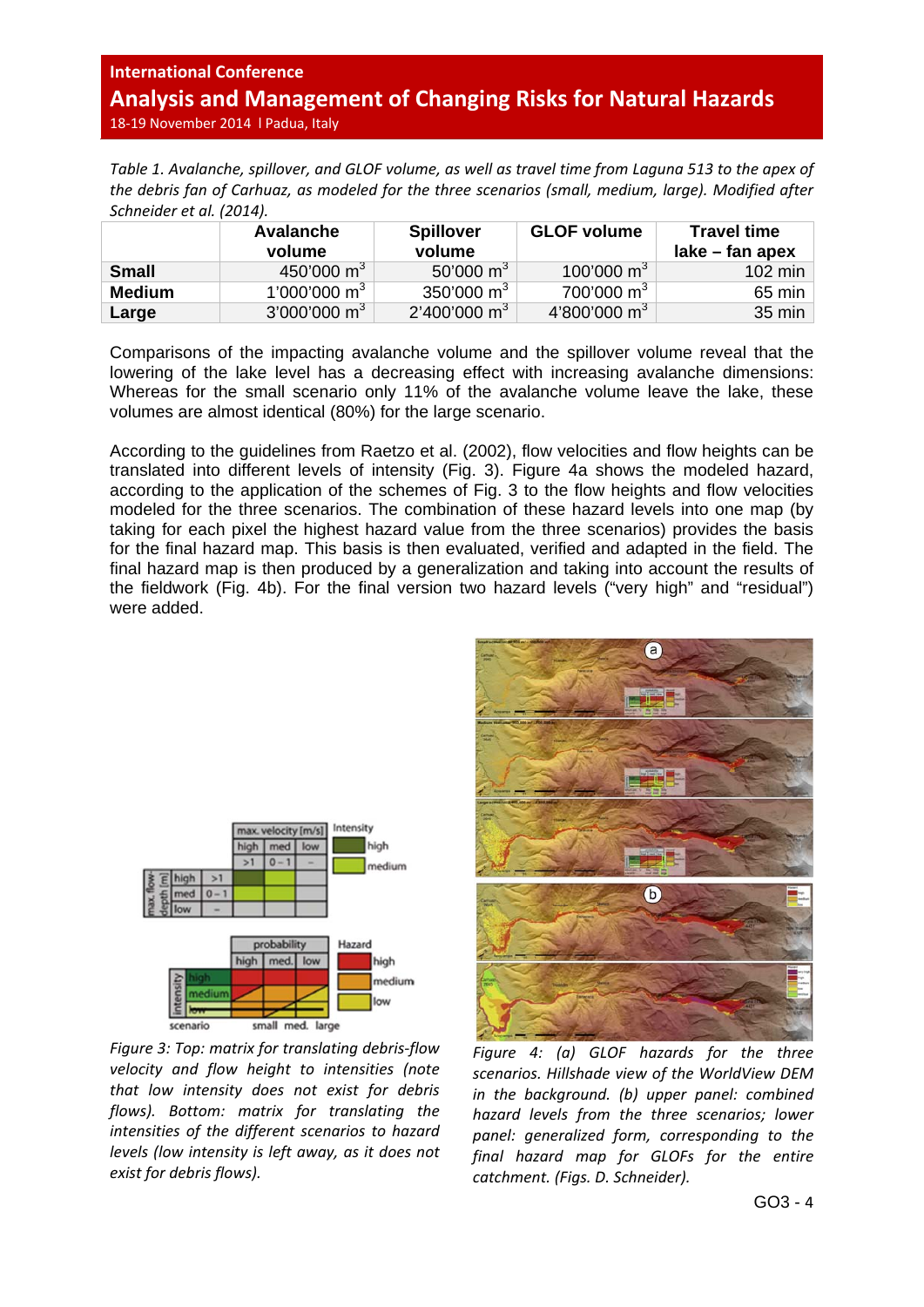## **EARLY WARNING SYSTEM**

Based on the gained insights and the improved process understanding from the reconstruction of the 2010 outburst and the modeling of the potential future scenarios, an EWS for GLOFs has been designed and implemented in the catchment.

#### **Stations and sensors**

The EWS comprises two stations, one located at the dam of Laguna 513, one in the Pampa Shonquil, a data center located in the building of the Carhuaz municipality, and a repeater station for transferring the signal from the lake to the data center (Fig. 5).



Figure 5: The four stations of the EWS. Dashed arrows indicate the direction of the signal transfer: the *dashed line corresponds to the catchment margins. Background: topographic map from the Austrian Alpenverein and the GLOF hazard map.*

The stations are equipped with the following instruments:

- 1. *Data center* (2640 m a.s.l.): Receiving antenna, screen with real-time data access, server for data storage, infrastructure for launching alarms (not implemented yet)
- 2. *Repeater station* (3189 m a.s.l.): Receiving and sending antenna
- 3. *Station Laguna 513* (4491 m a.s.l.): 2 cameras taking photos every 5 seconds during daylight times, one looking at the face of Mt. Hualcán, one observing the dam (cf. Fig. 7). 4 geophones located close to the station, continuously measuring and sending data in 5 second intervals. Receiving and sending antenna and data logger.
- 4. *Station Pampa Shonquil* (3600 m a.s.l.): Pressure sensor located in the riverbed, Meteorological station with sensors for measuring air temperature and humidity, precipitation, wind speed, and solar radiation. Sending antenna and data logger.

All stations are equipped with solar panels and batteries for energy generation and storage, have a mast where most of the instruments are fixed, a concreted and lockable box for the electronic equipment, and a protection fence (cf. Fig. 6). Energy availability is a limiting factor, in particular at the Station at the glacier lake, because the peaks of the Cordillera Blanca experience a much higher frequency in cloud coverage that regions further away from the main peaks. Additionally, for preventing data losses and interrupted access in case of blackouts, emergency power aggregates are available in the building of the municipality.

The geophones (devices recording ground movements and converting them into voltage) are the principle instruments to register a potential GLOF trigger. The cameras are used as a backup and possibility for overlooking the current situation; and, particularly during the test phase of the system, for relating geophone measurements to the magnitude of (avalanche) events. The pressure sensor in the riverbed at the Pampa Shonquil station adds redundancy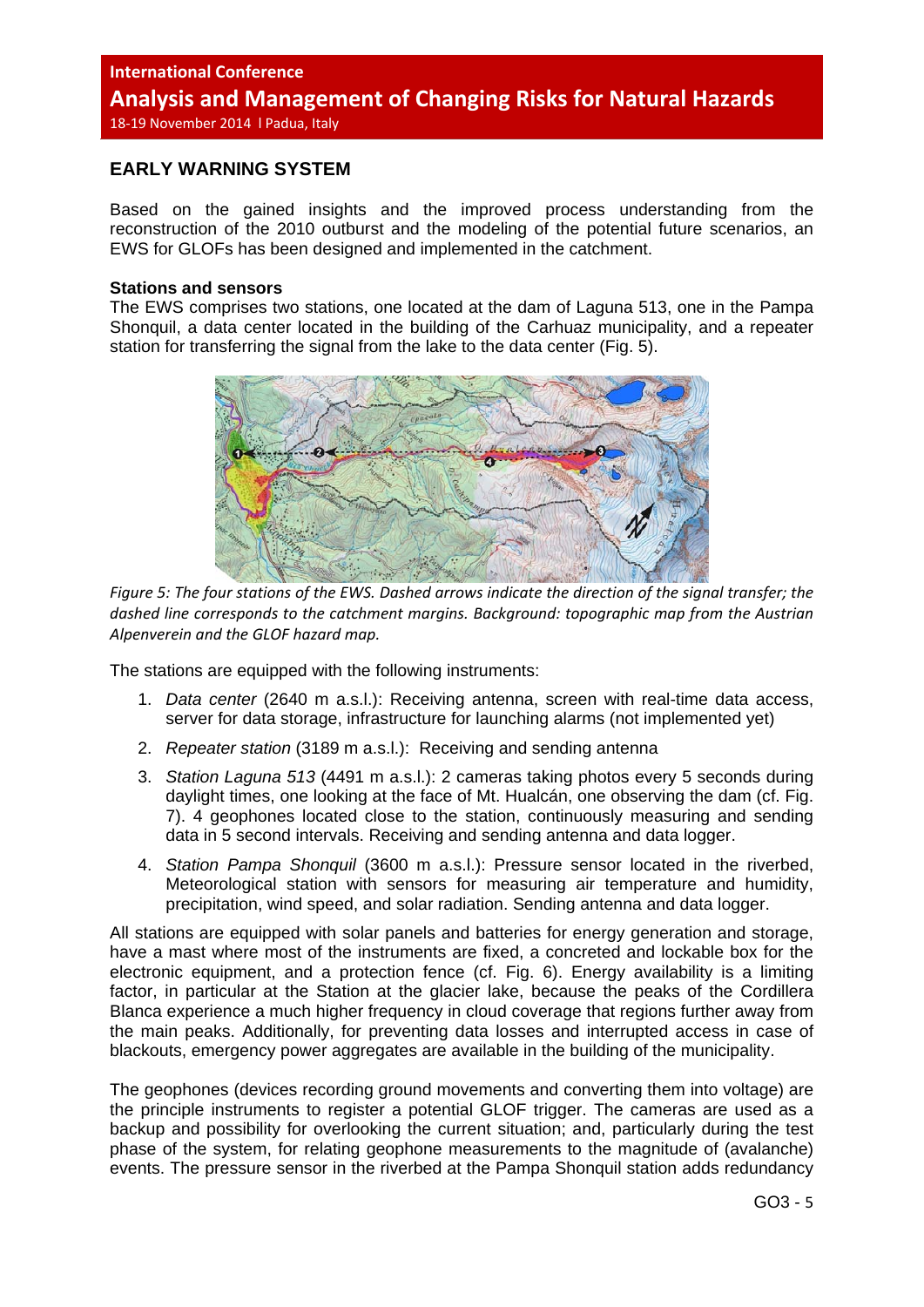to the system on the one hand; and, if calibrations measurements are taken, can be used for constantly recording the runoff. Next to the station at Pampa Shonquil a permanently manned hut of the wardens of the freshwater intake of Carhuaz is located. This warden would warn the authorities in case of an event (as it was the case in the 2010 event), which as well is a complementary redundancy to the system.



*Figure 6: From left to right: Station Laguna 513 (inset showing the two cameras), Station Pampa Shonquil, Repeater Station, and main screen in the data center at the municipality of Carhuaz. Photos by CARE Peru.*

### **Data center and website**

All recorded data is stored first in the data logger at the respective station, then after data transmission (5 seconds intervals), on a server located in the data center and backed up on a server cloud. All data is directly transferred to a website to allow for a real-time remote access. In the data center itself – a separate office in the municipality of Carhuaz – a screen is constantly showing the data from this webpage (24/7).

The webpage is structured into different sub-pages: *Station Pampa Shonquil* with the plots of the measurements of precipitation, humidity, radiation, temperature, pressure sensor, and wind speed and an indication of the charge level of the battery; *station Laguna* with the measurements of the geophones and small images taken by the two cameras and an indication of the charge level of the battery; *cameras* showing the recent photos in higher resolution; *last event* where the geophone data (Fig. 7) and several photos are shown from the moment when the geophone data exceeded the defined thresholds; *SMS alert* with the possibility to manually send out text messages to the registered cell phones; *data download*  with the possibility to download all archived dated for a selectable time range. Furthermore there is a *home*, *login*, and *about* panel.

## **Warning procedure**

An action plan has been developed, indicating all actions to take. Related bases for decisions are indicated for different warning levels in a flow-chart type diagram (Fig. 8). For establishing such an action plan, local, regional and national laws, rules and guidelines must be considered. It is crucial that the EWS can be adopted by the prevailing hazard and emergency structures. Involved authorities include the members of the local emergency operation center (COEL), civil defense, selected government members, and the mayor, who has the power to launch the alarm initiating evacuation. This action plan is accompanied by a list of responsible persons and their phone numbers.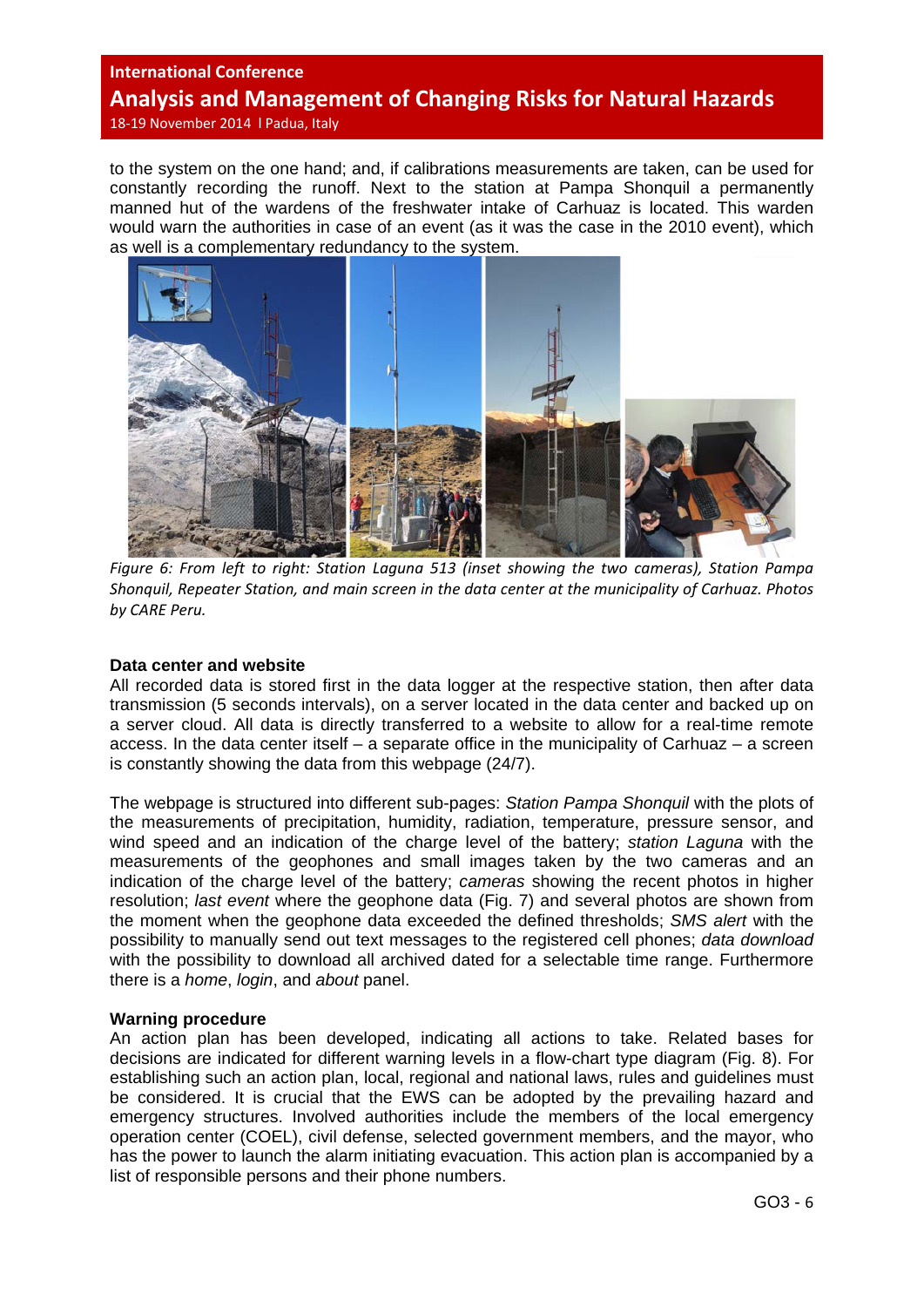## **International Conference**

**Analysis and Management of Changing Risks for Natural Hazards** 

18‐19 November 2014 l Padua, Italy



*Figure 7: Left: Screenshot from the* last event *subpage of the website, showing the geophone data registered during an avalanche (which did not cause an impact wave). Horizontal lines indicate the three thresholds. Right: Screenshot from the photos on the dam (top) and Mt. Hualcán (bottom)*

If the measurements of one geophone overpass a defined threshold, an SMS is sent automatically sent out to all involved persons, telling to immediately check the EWS data and information. Subsequent steps have then to be taken based on this action plan and on the available data. No alarm is launched automatically by this EWS.

The alarm module is not implemented yet, but the municipality of Carhuaz is working on this. It is planed to install one or two long-range sirens to cover the entire area of the city of Carhuaz. In parallel to the acoustic alarm, the system has the possibility to send out predefined text messages to district leaders. The populated places further up in the catchment (indicated in the map in the background of Fig. 5) are not included in the acoustic alarm concept at the current stage. However, zones with cellular signal coverage could be included in the described SMS service.



*Figure 8: Flowchart‐type action plan for the different alert levels.*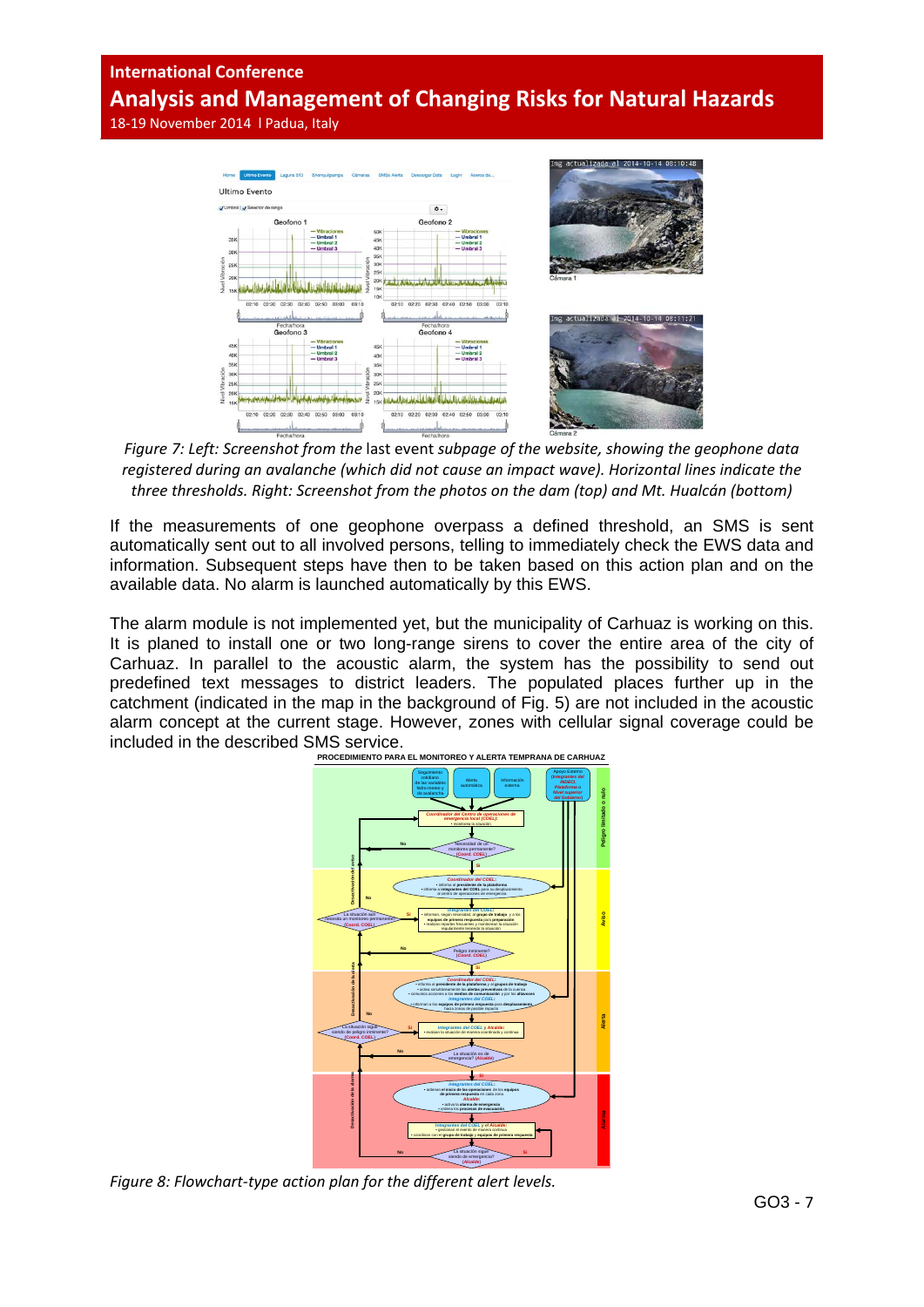# **COMMUNICATION, PREPAREDNESS AND RESPONSE**

A good response of the concerned population is key for a successful EWS and requires continuous communication with the population. This includes the explanation of the concept and functionality of the EWS, as well as its potentials and limitations, and clear instructions on actions that have to be taken in case of an alarm. In this case these instructions involve the directive to immediately escape the endangered zones, and a clear indication of the evacuation route and safety zones (Fig. 9). A detailed map with all evacuation routes was developed by the civil defense of Carhuaz on the basis of the hazard map described above. Knowledge of the cultural background and the perception of both the natural environment with its related hazards and the EWS itself, are of fundamental importance for a successful communication and a positive response, in particular in rural mountain regions.



*Figure 9: Information of the population of Carhuaz on the new plan for evacuation routes (left) and detailed local instructions (right). Photos from CARE Peru.*

Test alarms and simulations are very effective means to train both authorities involved in the EWS and the potentially affected population. Due to the permanent seismic hazard in Peru, several emergency simulations are scheduled every year for the entire country. Such simulations, some of them taking place at nighttime, can be used to not only expose the population to a test evacuation und near-realistic conditions, but also to test the action plan and the decision process of the responsible authorities.

### **Data analysis and operational service**

The system is currently in a test phase and not yet operational. One of the main objectives of this test phase is the establishment of the thresholds for the geophone measurements described above. Three different thresholds are applied (cf. Fig. 7) to make sure that smaller events get registered as well (lowermost threshold) and to have a direct indication of the size of the event, depending on only one, two, or even all three thresholds are overshot.

During the test phase, minor modifications and improvements at the stations are carried out. But also once the system will be operational, it will require constant maintenance due to the limited lifetime of its components and the harsh environmental conditions. On a long-term perspective, regular revisions of the design and setup, as well as re-assessments of the hazard situation in general, will be required due to the rapid changes of the involved processes.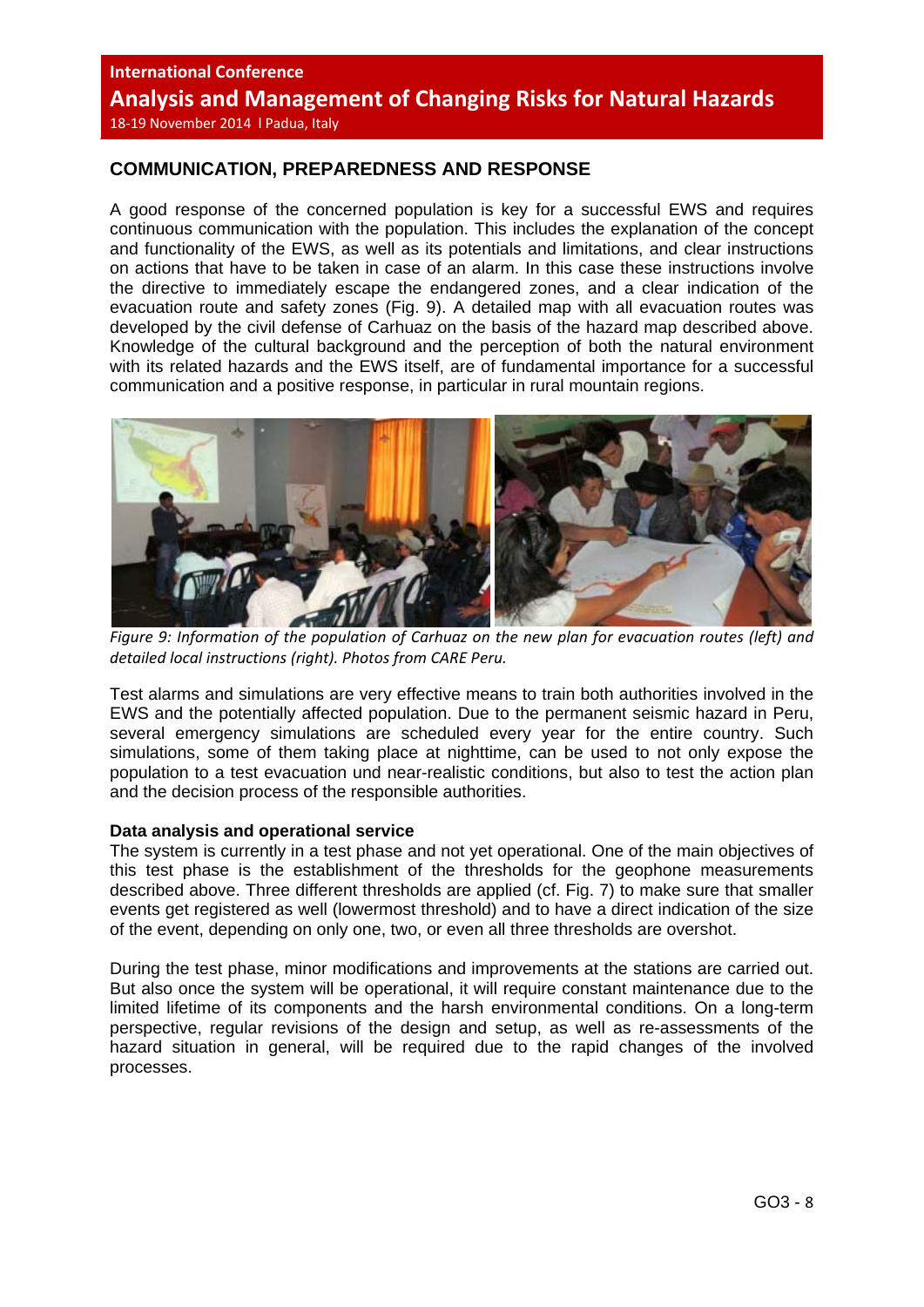# **CONCLUSIONS AND OUTLOOK**

Outbursts of glacier lakes are often parts of chains of interacting processes. Schneider et al. (2014), for one of the first times, could reconstruct an outburst of Laguna 513 in the Cordillera Blanca in Peru, by modeling all involved processes. Coupled physically-based models were applied to model the triggering rock-ice avalanche, the subsequent impact wave in the glacier lake, and the resulting GLOF with its varying flow types with an iterative approach. This model chain could then be used to simulate potential future events of different magnitudes that in turn were used for developing a hazard map for GLOF hazards of the entire catchment, which also served as a basis for designing the EWS and related planning of evacuation routes.

The modular design of the EWS allows customized extensions if they become desired at a later moment. For instance, further sensors could be installed at the two stations, or further stations could be integrated into the network. As mentioned above, the small communities further up in the catchment are not included in the alarm deployment yet. The repeater station, so far only use to transmit the signal from the station at the lake to the data center, could be used to install further alarm modules in these centers by sending a signal back up to the repeater station, which would then be transmitted to new sirens located in the catchment.

First measures to reduce the hazard potential of Laguna 513 have already been realized in the early 1990s, when the lake level was lowered. These measures clearly prevented a larger catastrophe in 2010: without the additional freeboard of 20 m, the spillover would have been an order of magnitude higher or even more, with unforeseeable consequences. The presented EWS is a non-structural measure, complementing this construction, and lowering the risk by reducing the damage potential through evacuation of the population in case of an outburst. Further measures are planed to be realized at this lake, focusing on other aspects: (i) a further, 30 m lower tunnel through the bedrock dam, with the possibility to control the discharge, and (ii) a monitoring of slope stability in the surrounding of the lake with spaceborne radar interferometry (InSAR) in the framework of a project from the European Space Agency (ESA). (i) will lower the lake level and thus the hazard potential further; in parallel, the outlet control will allow to retain water in the lake after the wet season and compensate water scarcity during the dry period caused by shrinking glacier coverage. (ii) will help to detect terrain deformations from space with data from ESAs Slope Stability and Glacial Lake Monitoring (S:GLA:MO) project. In the case of Laguna 513, this could help to anticipate mass movements that potentially could trigger impact waves. In contrast to the real-time observation of the EWS, this monitoring will provide the possibility for forecasting potential adverse developments on a short to mid-term time range. This combination of structural and non-structural hazard reduction measures, real-time monitoring, and forecasting, supplemented by the multi-purpose installation in the planned further tunnel, would make Laguna 513 a pioneer case for hazard reduction and prevention approaches and integrative high-mountain risk management.

## **Acknowledgements**

The planning and implementation of the GLOF EWS for Carhuaz is part of the *Proyecto Glaciares*, funded by the Swiss Agency for Development and Cooperation (SDC), and carried out by the University of Zurich in collaboration with CARE Peru. The RAMMS model and related support was kindly provided by the WSL Institute for Snow and Avalanche Research SLF, Davos, Switzerland.